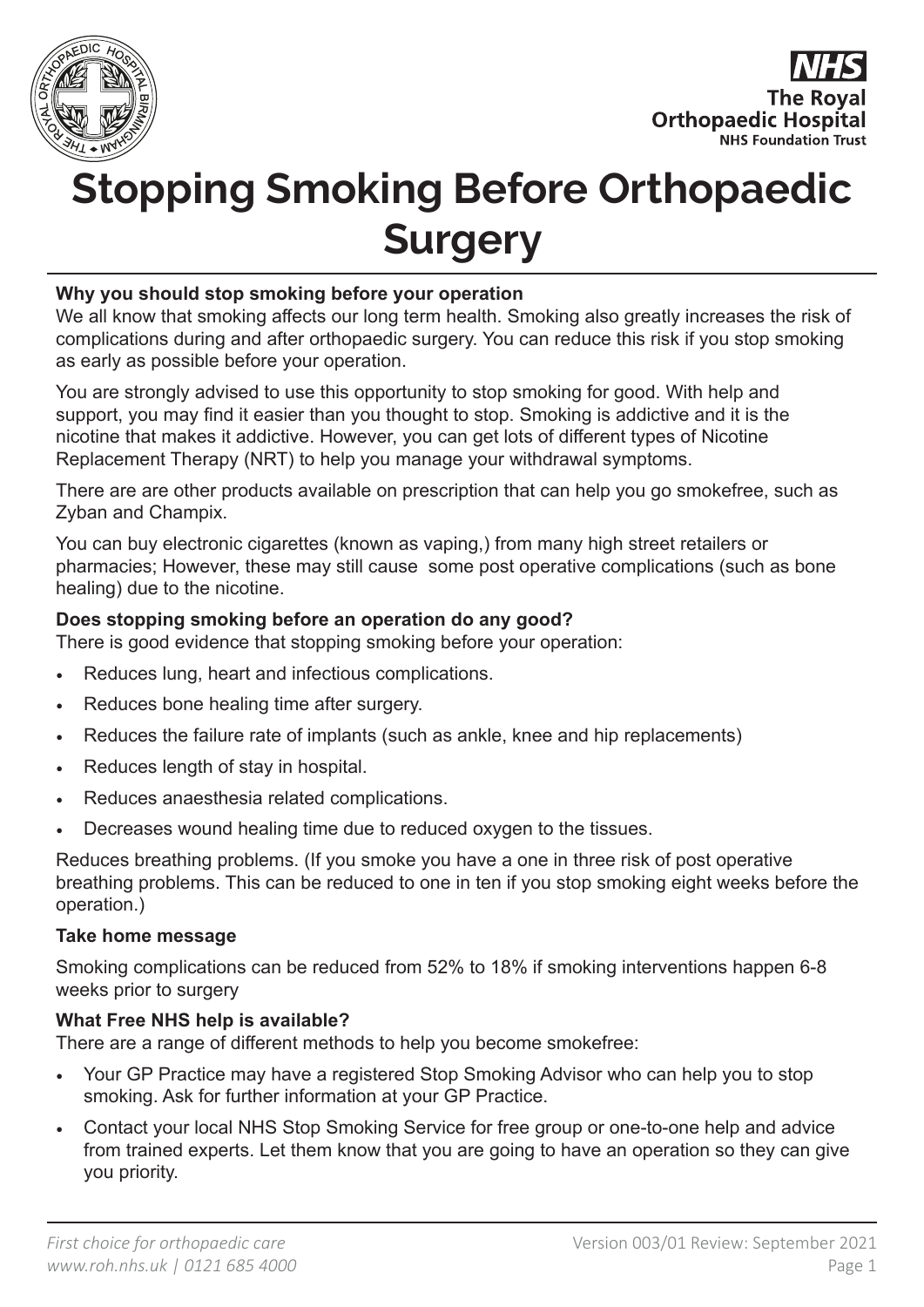



## **Stopping Smoking Before Orthopaedic Surgery**

- Ask your local Pharmacist if they have a trained Stop Smoking Advisor you can see for free one-to-one help and support.
- The NHS Smoking Helpline and website are always there to give free advice, help and support. For help and support visit www.smokefree.nhs.uk

By stopping smoking you can get back to a normal life faster, saving money, being active with your family and have better health long into the future.

The health benefits of quitting smoking start almost immediately (see below table) and are evidence based.

| 20 mins                     | Reduction in blood pressure, pulse rate, and normalisation of temperature of hands and feet                                                                                                                                                                                                                                                                                                                                                     |
|-----------------------------|-------------------------------------------------------------------------------------------------------------------------------------------------------------------------------------------------------------------------------------------------------------------------------------------------------------------------------------------------------------------------------------------------------------------------------------------------|
| 8 hours                     | Nicotine levels in blood have fallen by over 90%.                                                                                                                                                                                                                                                                                                                                                                                               |
| 12-24 hrs                   | Normalisation of oxygen (12hrs) and carbon monoxide levels (24 hrs) in the blood.                                                                                                                                                                                                                                                                                                                                                               |
| <b>48 hours</b>             | Sense of smell and taste is noticeably improved.                                                                                                                                                                                                                                                                                                                                                                                                |
| 72 hours                    | Now 100% nicotine-free. Improvement in breathing.                                                                                                                                                                                                                                                                                                                                                                                               |
| 2 weeks to<br>3 months      | Risk of heart attack begins to fall and lungs begin to improve.                                                                                                                                                                                                                                                                                                                                                                                 |
| 3 weeks to<br>3 months      | Decrease in respiratory symptoms (cough and breathlessness).                                                                                                                                                                                                                                                                                                                                                                                    |
| 1 year                      | Excess risk of heart attack and stroke decreased to less than half that of a smoker.                                                                                                                                                                                                                                                                                                                                                            |
| 5 <sub>to</sub><br>15 years | Heart attack and Stroke risk has declined to that of a non-smoker                                                                                                                                                                                                                                                                                                                                                                               |
| 10 years                    | Risk of being diagnosed with lung cancer decreases to between 30% and 50% of that for a<br>continuing smoker. Risk of death from lung cancer has declined by almost half for an average<br>smoker (one pack per day)<br>Risk of pancreatic cancer has declined to that of a non-smoker, while risk of cancer of the<br>mouth, throat and oesophagus has also declined. Risk of developing diabetes is now similar<br>to that of a never smoker. |
| 13 years                    | Risk of smoking-induced tooth loss has declined to that of a non-smoker.                                                                                                                                                                                                                                                                                                                                                                        |
| 15 years                    | Risk of heart attacks is now that of a person who has never smoked.                                                                                                                                                                                                                                                                                                                                                                             |
| 20 years                    | Excess risk of death from all smoking related causes, including lung disease and cancer,<br>has now reduced to that of a never smoker. Risk of pancreatic cancer reduced to that of a<br>never-smoker                                                                                                                                                                                                                                           |

## **Other benefits of stopping smoking include:**

Protecting the health of family and contacts by reducing their exposure to second-hand smoke.

- Increasing life expectancy. Smoking can shorten life expectancy by over 10 years.
- Reduce risk in children from bronchitis, pneumonia, asthma attacks, meningitis and ear infections.
- Currently, a 20-a-day smoker of a premium cigarette brand will spend about £2,600 a year on cigarettes.